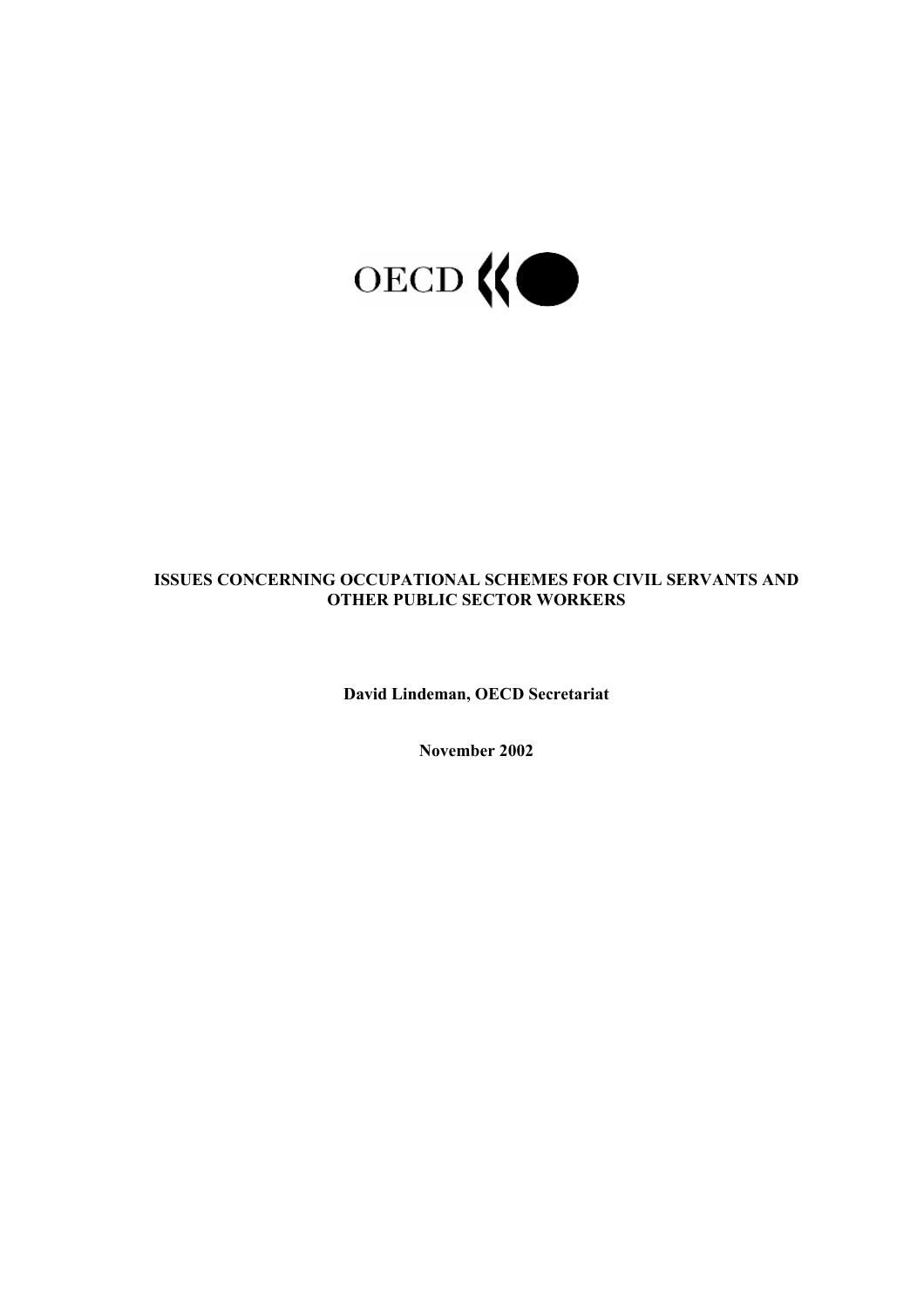1. This document raises some policy issues regarding the pension plans of public sector workers, which may include workers employed by central, federal, and local governments as well as workers working for state enterprises. These plans may be classified as private or public depending on the legal nature of the institution responsible for administering the payment of benefits.

2. The objective of occupational schemes for public sector workers are generally the same as those for private sector workers. Indeed, in some countries, little or no distinction exists between them. Largely for historical reasons, however, public worker schemes in many countries often diverge from private sector pension practices and norms – particularly with respect to coordination and integration with national social insurance. In addition, public worker schemes are often financed with more reliance on "current disbursement" (PAYG) and less reliance on (advance) "funding." The latter difference is not just a public finance issue; some public worker schemes pose political economy problems similar to those encountered with large reserves in basic social insurance regimes (and with provident funds).

3. The paper sets out some general policy issues with respect to public sector occupational pensions that may be further analysed by the Working Party. One issue of concern is the fact that these schemes exist in something of a standard-setting limbo. They do not fall clearly within the jurisdiction of the usual standard-setters for the private sector. Some countries, however, have chosen to apply the same legal framework to pension plans of both public workers and private sector workers (e.g. the civil servants' scheme in the Netherlands). Nor do they fall into the sphere of social insurance where the International Social Security Administration (ISSA) and other groups may choose to set standards (for example, with respect to investing the reserves of social insurance systems).

4. In the case of defined contribution (DC) arrangements, a reasonably strong case can be made that public sector worker DC schemes are essentially indistinguishable from their private sector counterparts. The Working Party may wish to suggest, therefore, that its principles and standards should apply to public sector arrangements in such cases.

5. In the case of public sector worker defined benefit schemes, however, much depends on the level of government, past financing practices, and delicate questions of fiscal and political federalism. But it might be possible to suggest minimum accounting practices to measure the cost of DB public worker schemes, standards that should attach in the event of any funding, governance rules, and rules addressing similar matters.

6. In both public worker DC and DB schemes, however, there is not only the issue of standards but also who supervises the application of those standards. It may be easy to say that private sector pension standards should apply to public sector pensions to some defined extent. It is another matter to say how supervision should take place.

7. A final point for deliberation is whether the Working Party on Private Pensions may wish to make recommendations about the integration of public worker schemes with overall social insurance systems in a country. Any activity along these lines would require collaboration with other OECD directorates (especially DELSA).

### **Background**

8. In many, if not most, countries, the creation of public service worker pension schemes – especially those for permanent civil servants – preceded the creation of general social insurance regime for old age, disability and death. Civil service reforms in the latter part of the  $19<sup>th</sup>$  century created tenure protections ("dismissal only for cause") to a cadre of permanent governmental employees. As some of these protected individuals reached relatively advanced ages (or became disabled, or left survivors),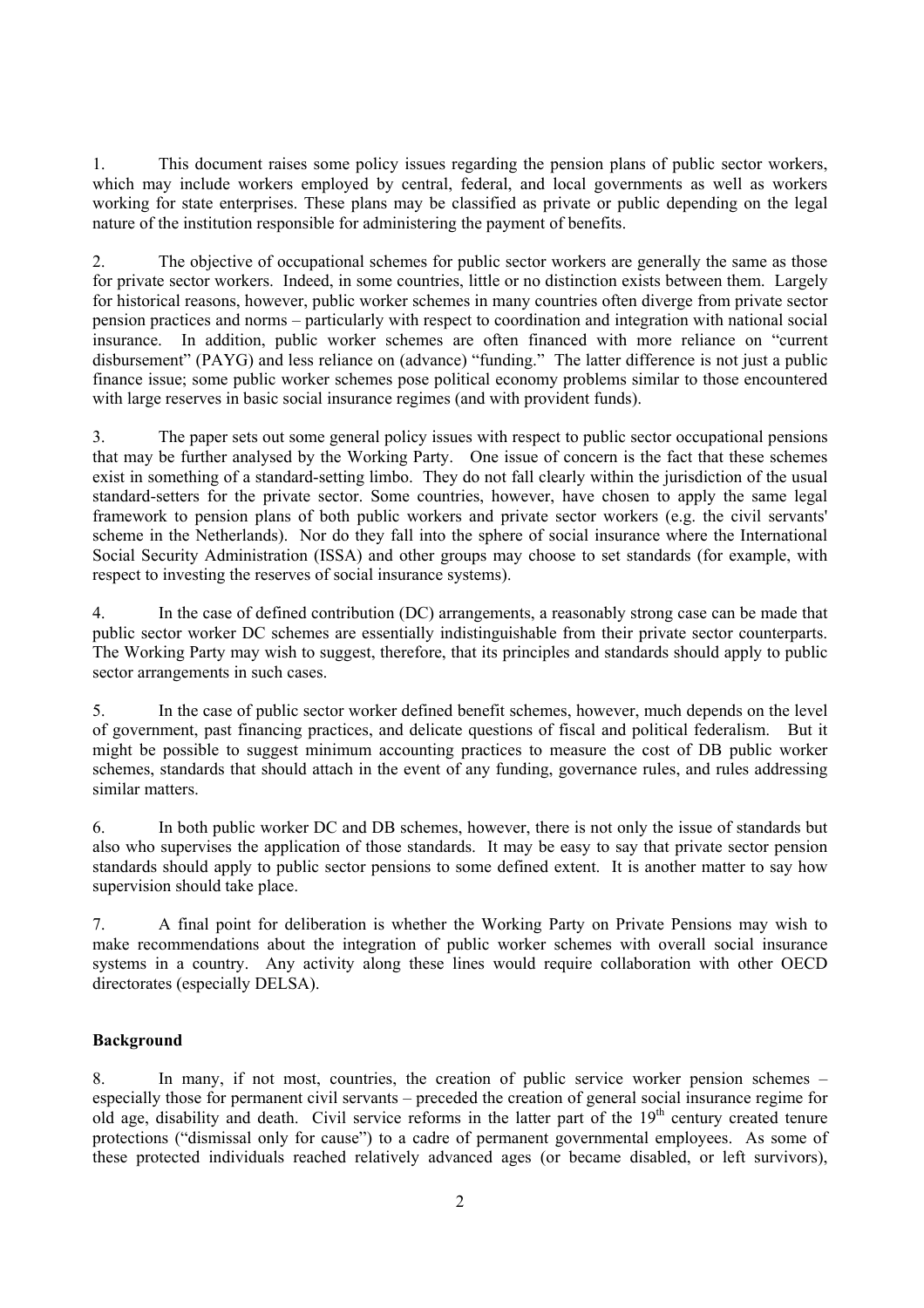government had to develop measures to "pension" them off.<sup>[1](#page-2-0)</sup> Initially this was done by giving long-tenure older workers a relatively large percentage of their previous salaries, adjusted for expected work expenses, tax status, and similar matters. Overtime, these "superannuation" practices were formalized into final-pay defined benefit formulas, with some measure of final pay (e.g., last year, last three, last five), and accrual factor, which would yield pensions on the order of 55 to 80 percent for long-tenured workers.<sup>[2](#page-2-1)</sup>

#### **Integration and Coordination with Social Insurance**

9. Typically some years after the creation of civil service pensions, societies begin to enact more general state ("social insurance") pension regimes, which are at inception often restricted to the urban employed. If the social insurance regimes are highly earnings-related, or they are differentiated into occupational sub-regimes, it is rare to find the antecedent civil service schemes "integrated" into the later enacted social insurance. At best, there may be some attempts at "coordination."

10. A different pattern emerges if the social insurance regime starts out as either a contributory flat benefit (as in the basic pension in the UK and Ireland) or a non-contributory flat pension (volkspension or citizens pension as in north Europe). In these countries, earnings-related schemes subsequently develop, sometimes fully funded (Denmark and the Netherlands), sometimes PAYG or partially funded (Sweden), or a mix of the two (UK). Civil servants participate in both the first (basic pension) tier and have earningsrelated pensions that are quite similar to those covering private sector workers (except for financing in some instances).

11. In countries where civil service pensions are not integrated with national social insurance, the role of civil service pensions (and other public worker pensions) becomes somewhat anomalous. Are they a subset of social insurance for some workers, or are these plans more like supplementary occupational schemes in the private sector that rest upon a base of first-tier social insurance? The borderlines become especially unclear in non-OECD countries with different pension schemes for different kinds of workers. That is, the central civil servants are covered in one scheme, local government workers by another, teachers by yet another, major parastatals have their own schemes, and there may or may not be a "general" scheme for those in the "formal" sector not otherwise funded.

12. Four factors generally argue for converting stand-alone public sector worker schemes into a combination of general social insurance coverage and one or more supplementary schemes for public workers that track the practices and norms of private sector schemes. Those factors are labor market flexibility, full accounting that reflects real social costs, problems with coverage gaps (especially for disability and death) and equitable sharing of the costs of the redistributional elements in social insurance. It is possible to develop coordination mechanisms that deal with at least some of these issues while leaving public sector workers' pension schemes intact, but these coordination provisions generally are second best solutions that leave loose ends.

<span id="page-2-0"></span><sup>|&</sup>lt;br>|<br>| A similar development is seen among academic institutions and financial market entities. See, for example, the history of the Carnegie pensions and TIAA-CREF pension fund in the US for academics. These are occupations where the work is "indoors with no heavy lifting" and staffed disproportionately by those with advantageous endowments. Not surprisingly, increasing life expectancies show up first among these populations. Further, there is an explicit and implicit understanding that the employment contract is permanent.

<span id="page-2-1"></span><sup>&</sup>lt;sup>2</sup> Military, police and fire workers' pensions have a similar history, though in those cases, there is a perceived need to furlough most individuals relatively early in their lives.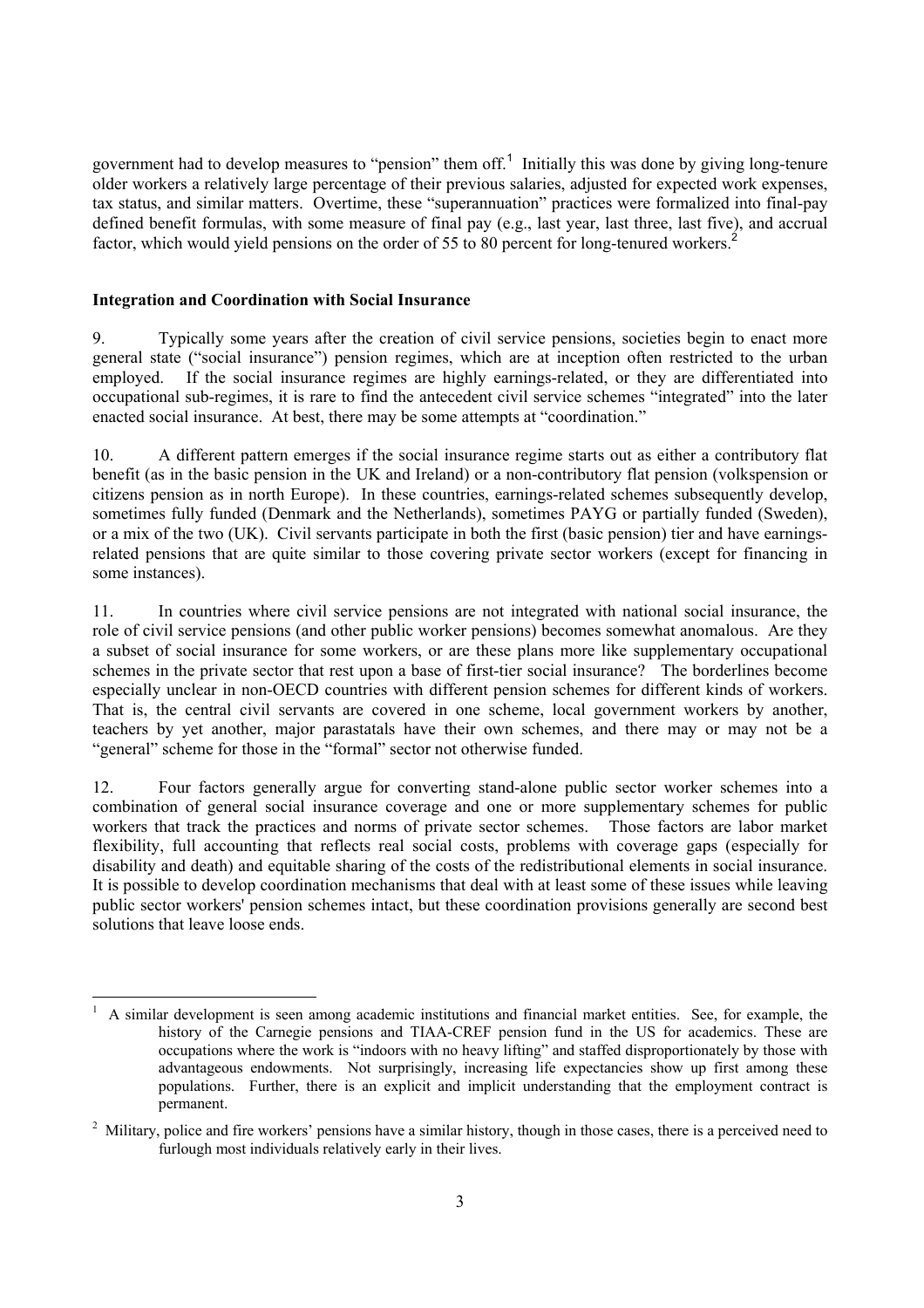## **Regulation of Public Sector Workers' Pension Schemes**

13. To what extent is it feasible or desirable to bring civil service and public worker schemes into the same regulatory ambit as private sector occupational schemes?

14. Defined Contribution Arrangements. Defined contribution plans present probably the easiest case. With the exception of French and French-derived repatriation defined contribution schemes, DC plans are generally funded with assets exterior to the employer under the management of an external asset manager. As in the private sector, public sector DC plans tend to take one of three paths in order to deal with the inherent instability of employers making investment decisions in DC plans. This instability arises because the results of these plans are borne by the workers, but there are no performance or benefit guarantees from the employer<sup>3</sup>.

15. The first is a DC plan with insurance elements (guaranteed return, death and disability provisions, some smoothing across cohorts) but in a framework in which the sponsoring employer(s) liability is understood to be fixed by a known and fixed contribution rate. In effect, the liability management responsibility is transferred to a third party. The Danish and Swiss occupational pension regimes are a clear example of this DC variant. The Danish scheme applies in the public sector as well as the private sector, and indeed the coverage expansion in Denmark over the past decades was initiated in the public sector.

16. Second, but similar to the first model are DC regimes in which, though performance guarantees as such are missing, the underlying portfolios are cautious and largely uniform, and there is generally no worker choice of portfolios. In some of these regimes, however, individuals often choose among different providers. This is model used widely in Latin America (and some Central and Eastern European countries). Except for the military, civil servants generally are treated much like any other citizen.

17. The third major path for DC schemes is to rest portfolio decision-making with participants. Countries come to this result by various means. In the UK, individuals choose their own personal pension providers (in stakeholder plans, they can cause their employers to hire one) and products. In the US, as in the private sector, the public sector has moved towards defined contribution plans with worker-directed accounts albeit often as schemes supplementing defined benefit arrangements.

18. The principal-agent issues are no different among schemes for public workers than private sector workers.<sup>[4](#page-3-1)</sup> In general, the same standards can apply. Indeed, when the DC plans are maintained by inferior levels of government (provinces, lands, states, municipalities, special purpose public entities), it is technically feasible to submit such plans to the same national level supervisory agencies that have authority over private sector DC plans (or whatever type).

19. While feasible, however, such an assertion of jurisdiction might in certain cases run afoul of deeply held norms of "concurrent sovereignty" or "respective comity" or "subsidiarity" as between the highest (Federal or national) entity and the component units that derive powers separately from state or other electorates. In a few countries, these component units have distinct constitutions or basic laws. Can

<span id="page-3-0"></span> <sup>3</sup> <sup>3</sup> Under the Working Party's taxonomy, plans in which the employer provides such guarantees are classified as defined benefit.

<span id="page-3-1"></span><sup>&</sup>lt;sup>4</sup> It is also the case for DC plans that property rights are relatively straightforward. Once vested, a person has a legal or beneficial ownership right that looks very much like a bank deposit account, a collective investment scheme account, or an individual insurance policy with a savings component. That being the case, it is hard for governments to treat those moneys as "interior" to the governmental sector. With rare exceptions, DC accounts are treated as belonging to the household sector.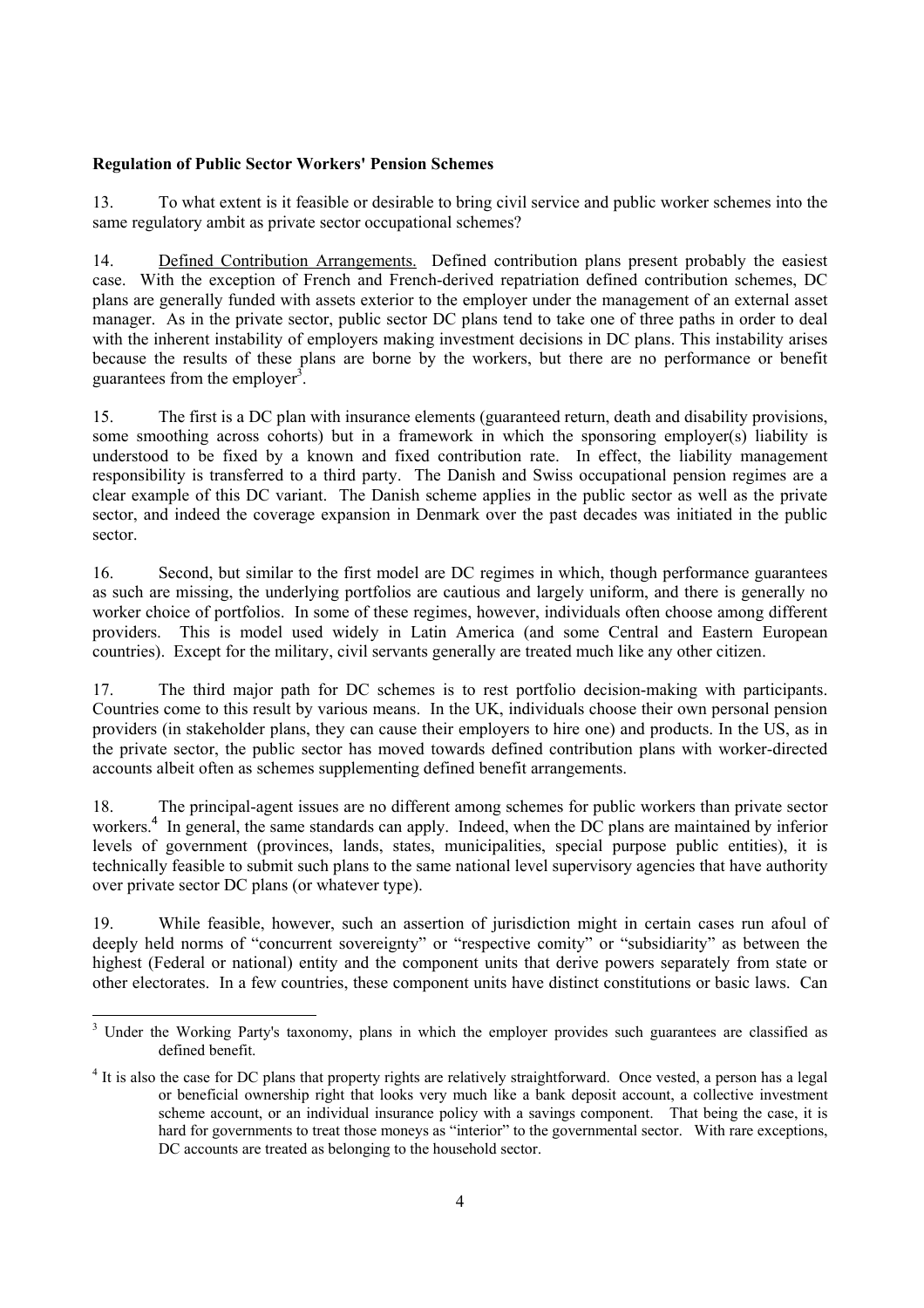the national government, in the persons of its pension regulators (including the national legislature) and supervisor(s), regulate the employment practices of interior governmental entities in the latter's capacities as employers? Or does such regulation and supervision become so intrusive as to affect the constitutional autonomy of the sub-national polity?

20. Clearly, these issues affect more countries that have federal or federation structures (US, Canada, Australia, Brazil, Switzerland) than those with more unitary governments. The EU may have a parallel debate if it considers expanding private sector pension norms (or any other employment norms) to workers in the public sector.

21. A similar issue arises in the case of civil servant schemes in unitary governments or at the highest level of a federated government. It is sometimes difficult to apply exactly the same standards to the civil service schemes that apply normally to the private sector. Specifically, it may be difficult for an agency to regulate the pension activities of another body at the same level of government. For example, in the US, the 1985 reform of the Federal civil service system included the creation of the Federal Thrift Savings Plan – effectively it is a very large 401-k type plan for Federal government workers. Though bound to the same fiduciary (and reporting rules) as those enforced by the US Department of Labor, it is not subject to that Department's oversight, as such. In general, most of the tax rules applicable to analogous private sector plans apply, but some exceptions were made to prevent "disqualification" by reason of some the so-called non-discrimination rules.

22. These examples may suggest that even in the easiest case of defined contribution plans a distinction needs to be made between public and private sector workers' pension plans. Is there something special about the government sector that requires different substantive standards? If not, is there something special that would nonetheless require a different approach to supervision?

23. Defined Benefit Arrangements. Defined benefit plans present even more complicated issues. Principal-agent issues involve also private sector workers who have a stake in defined benefit schemes for public sector workers because the state (ultimately taxpayers) guarantees pension benefits. The level of government at which regulation and supervision can be exerted is also sometimes a politically complicated matter. Can the "highest" sovereign always impose funding (and similar) rules on defined benefit plans maintained by "lower" levels of government?

24. Funding rules largely exist to ensure that pension promises are backed by adequate levels of assets. The protocols of the DB funding rules force recognition today of the costs of deferred compensation payable later in time. Funding – even in the form of explicit government debt only (discussed below) – can prevent provincial and national governments from making non-sustainable pension defined benefit promises to their own workers.

25. Funding rules also serve another purpose, namely to assure sufficient diversification of risk outside the employer<sup>[5](#page-4-0)</sup> – is that a meaningful concept or necessity when it comes to governments? The more local or specialized the governmental entity – municipality, county, department, special purpose entity, public academic institution – the stronger the case for diversification through funding. In theory, the national or state government could stand behind the promises made by local entities and authorities, but

<span id="page-4-0"></span> <sup>5</sup> <sup>5</sup> Arguments for funding, of course, often go beyond risk diversification needs or reifying accounting rules to achieve fiscal discipline. There are economic arguments for funding grounded in increasing national savings and creating more aggressive agents who allocate capital more efficiently. Economists, however, cannot not agree on how much funding in pensions adds to or substitutes for other household savings or how money wages adjust or not in light of funding or not. The capital market effects are even more debatable.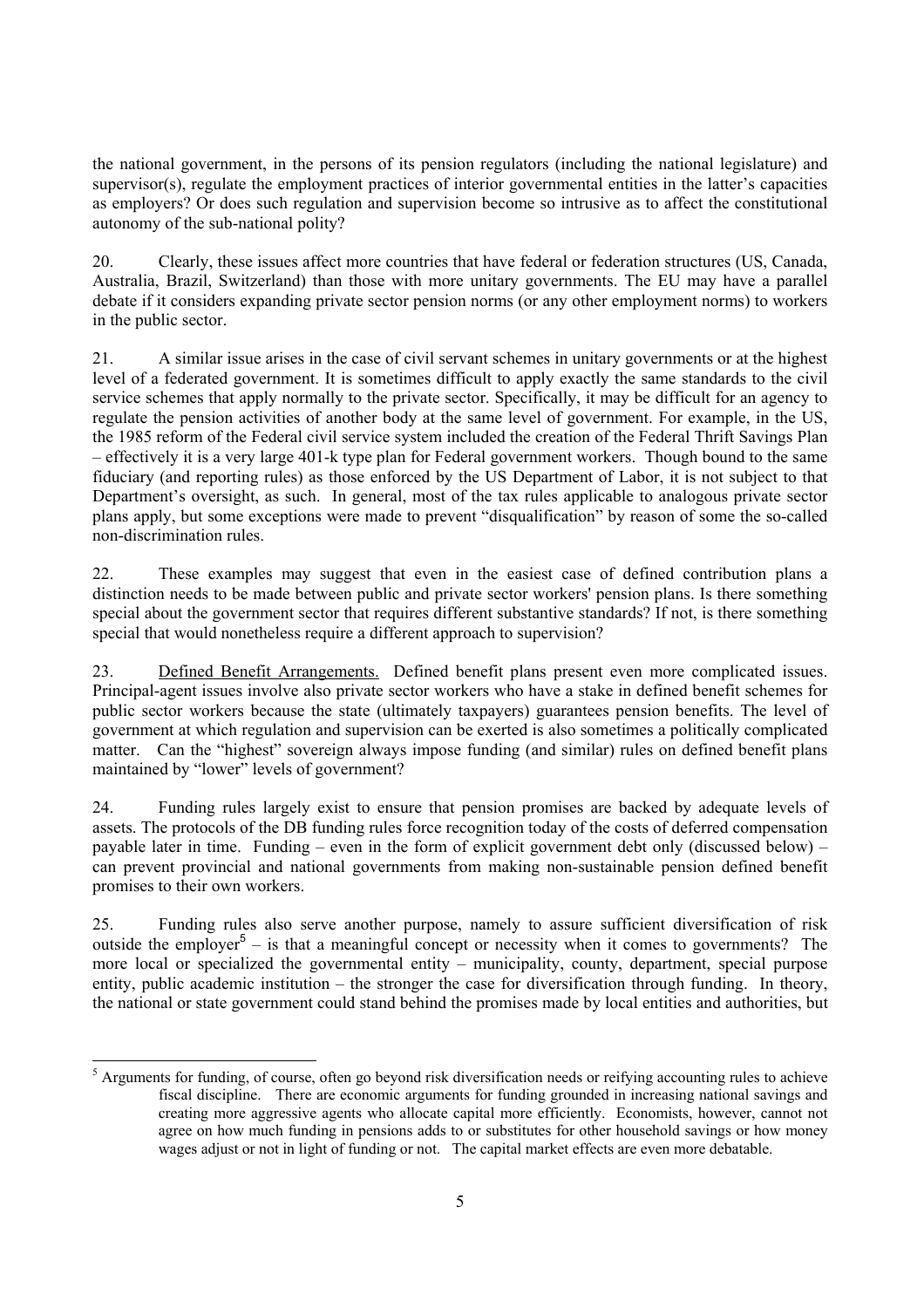governments have been known to change their minds about unfunded pension promises when fiscal imperatives become acute.

26. The diversification argument to fund civil service DB schemes becomes less obvious if the scheme is maintained by the national government or by one of the primary constituent states within a federal structure. Even here the lack of funding may leave pensioners at risk. In both Brazil and Argentina, provincial governments have acquired non-sustainable levels of both explicit debt and implicit debt in the form of pension promises to past and current workers. The New York City fiscal crisis of the 1970s, which also affected New York State's debt position ultimately, had a significant pension element. Inevitably, the pension promises become part of the negotiation of what can be honored and what cannot.

27. Government activities and size ebb and flow over time not unlike private sector activities. Governments, most recently through accounting standards, long ago decided to protect private sector workers (and shareholders) from the myopia and hubris of the managers of large private enterprises inclined to assume market share dominance and their firms' immortality. By the same token, should government not also protect public sector workers (and taxpayers) from similar myopia and hubris within the public sector?

#### **Issues in transition from PAYG to funded schemes in the public sector**

28. The principle of funding is easier stated than executed. Transition can be a major problem. What are the fiscal impacts of moving from "current disbursement" (or PAYG) financing to funding? The Commonwealth of Massachusetts would face major fiscal problems if it had to "fund up" the Commonwealth's many partially funded state and local pension schemes, except over a very long timeframe. Should lower level governments that have largely funded their pensions (e.g., the State of California) be subject to greater regulatory scrutiny than those that have not engaged in advance funding?

29. At the highest level of government all the above issues exist, plus there is the added problem that full funding of the national government's civil service defined benefit scheme would imply that an entity of, or at least associated with, the national government would hold a large amount of marketable assets. In defined contribution plans, this political economy problem is often finessed through delegating portfolio choice to the workers (or a third party in an insurance style scheme) and assuring, as necessary, an expanding number of service providers. Workers directly "own" defined contribution accounts and likely are able to exercise enough political power to keep "management" (that is, the political authorities) from exercising control over their moneys. This is especially the case if the country has in place strong norms for private sector defined contribution plans that can be appealed to.

30. The liabilities of national defined benefit schemes for public workers can be easily amount to some 10 to 20 percent of annual GDP. Though modest in comparison to the liabilities of most general social insurance programs (100 to 300 percent of GDP), backing these public worker DB schemes pose the same challenges as "partial funding" a substantial fraction of social insurance liabilities (sometimes called a "buffer fund," premium-scale financing, and similar terms).<sup>[6](#page-5-0)</sup> Who would bear the burden of shifting from "implicit government bonds" (PAYG financing) to a portfolio of non-government marketable securities? If explicit debt were created to finance the transition, as a first order approximation, the private

<span id="page-5-0"></span> $\frac{1}{6}$ <sup>6</sup> Some countries avoid the political economy issues of advance funding social insurance by doing so solely in government bonds – for example, in 2011, the US social security trust fund is projected to be around 20 percent of GDP but, under current policy, held only in government bonds. While this achieves some future diversification in the tax bases financing benefits, it clearly does not diversify between the public and private sectors. And, holding everything else constant, if the trust fund were to invest in non-governmental bonds and equities instead, in general only a swap between the trust fund and private households' portfolios (with the latter holding more government bonds) would occur.